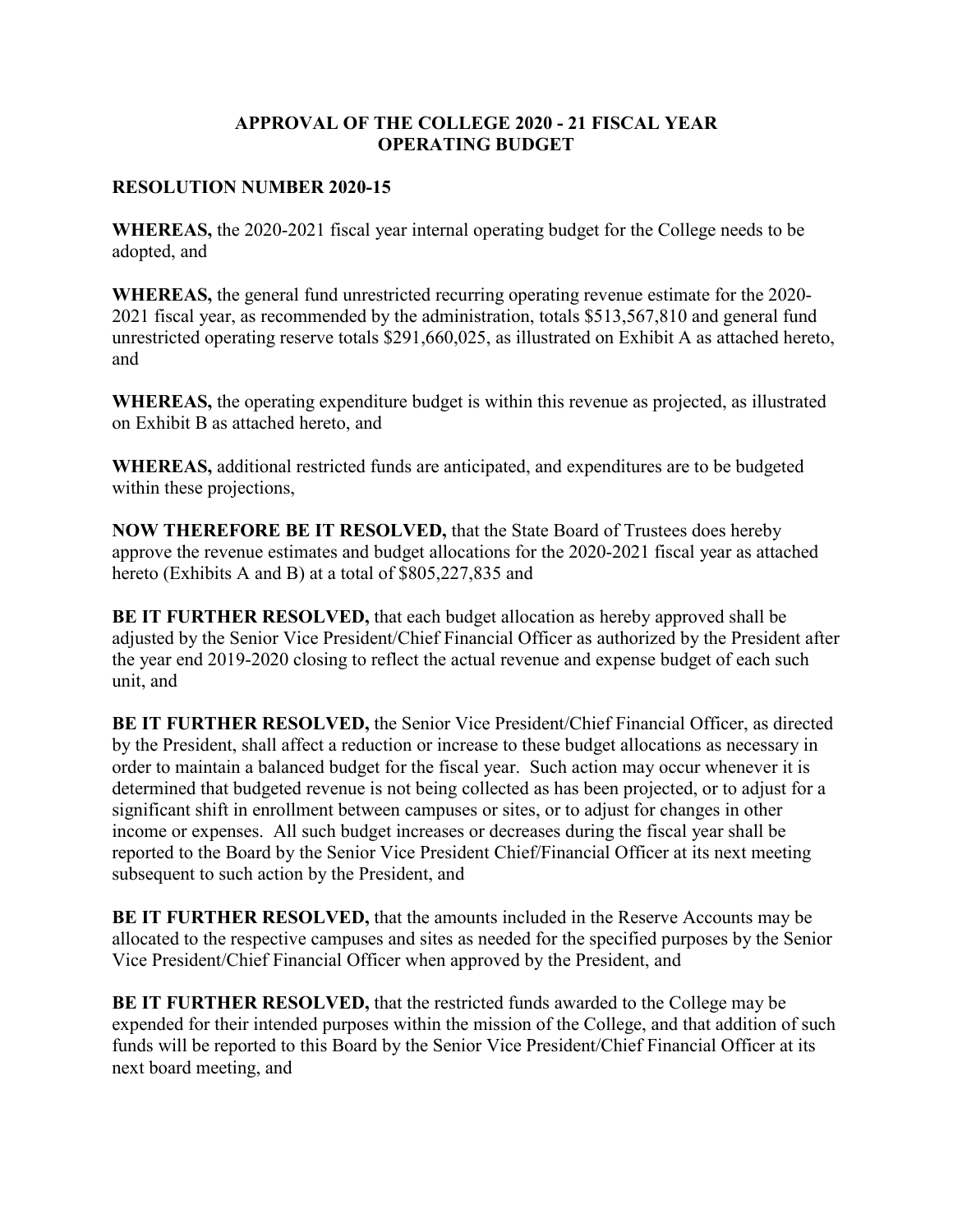**BE IT FURTHER RESOLVED,** that debt service funds may be expended for the payment of interest, principal reduction, or other related costs, and that expenditures in excess of \$500,000 will be reported to this Board at its next board meeting following such expenditure by the Senior Vice President/Chief Financial Officer, and

**BE IT FURTHER RESOLVED,** that revenues received from Auxiliary Enterprises, may be expended for their intended purpose of paying for the obligations of the Auxiliary Enterprises Fund, and

**BE IT FURTHER RESOLVED,** that the Board approves the annual allocation of funds for all utilities, local phone service and postage, the projected expenditure of \$46,000,000 for employee health savings accounts, health and dental insurances and administrative costs, and the specific contracts listed on Exhibit C that obligates the College to expenditures exceeding \$500,000 and authorizes the President to enter into such contracts with the vendors listed or with alternative vendors if circumstances warrant, with any such changes reported to the Board at its next regularly scheduled meeting.

# **STATE BOARD OF TRUSTEES IVY TECH COMMUNITY COLLEGE OF INDIANA**

Jerry le Cruber

Terry Anker 06/06/2020 10:58 EDT

Andrew Wilson 06/04/2020 15:20 EDT

**Dated June 4, 2020**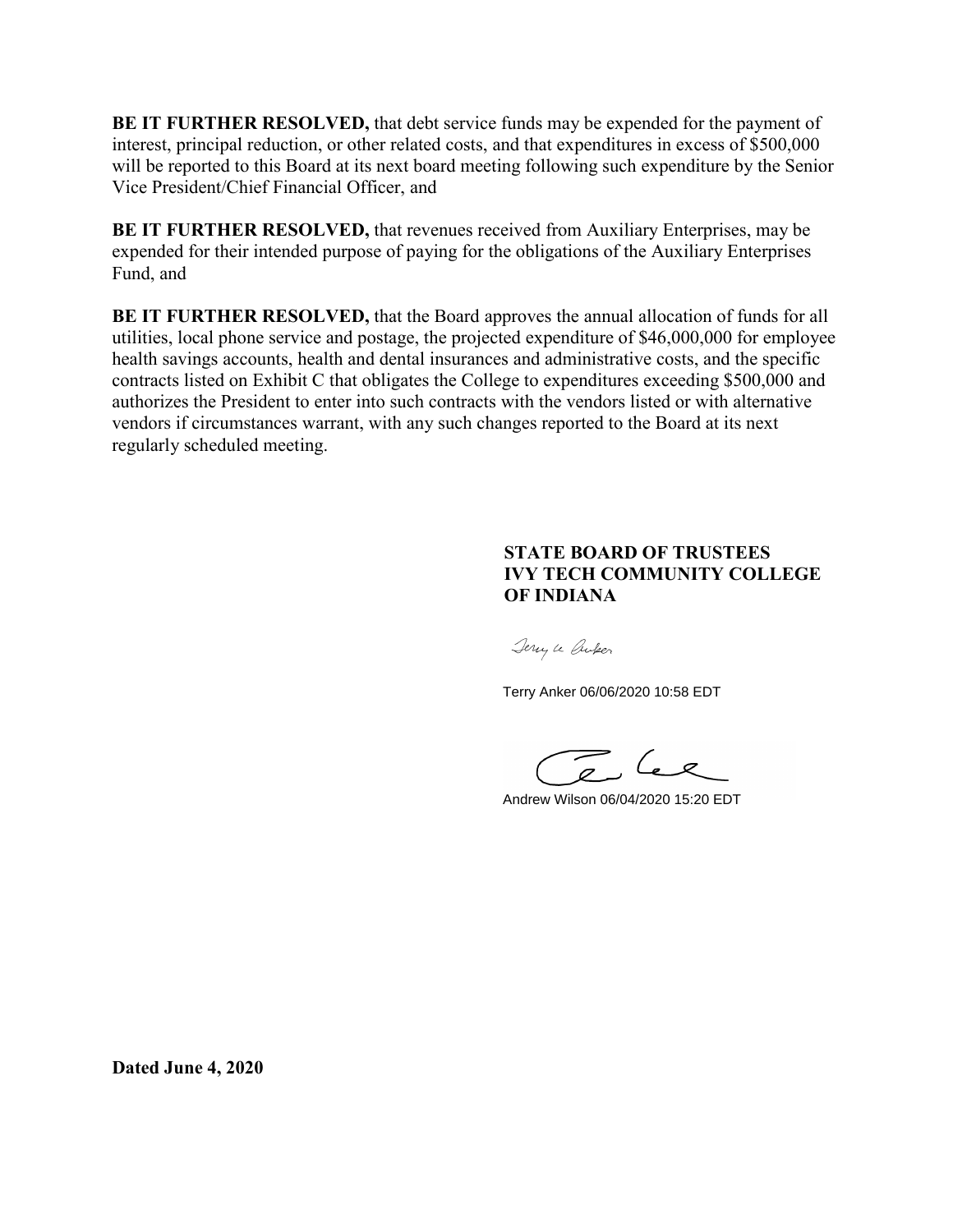# IVY TECH COMMUNITY COLLEGE OF INDIANA

# 2020-21 TOTAL OPERATING REVENUE ESTIMATE

#### State Appropriation:

| General - Operating                                                                                   | \$229,890,923            |               |
|-------------------------------------------------------------------------------------------------------|--------------------------|---------------|
| <b>Dual Credit</b><br>Fee Replacement                                                                 | 13,521,607<br>33,678,382 |               |
|                                                                                                       |                          |               |
| <b>Total State Appropriation</b>                                                                      |                          | \$277,090,912 |
| <b>Tuition and Mandatory Student Fees:</b>                                                            |                          |               |
| In-State (3.13% increase) - \$149.55                                                                  | \$172,698,532            |               |
| Out-of-State (3.13% Increase) - \$292.57                                                              | 6,978,241                |               |
| Out-of-State Distance Education (3.13% Increase) - \$175.38                                           | 3,125,269                |               |
| <b>Total Student Fees</b>                                                                             |                          | \$182,802,042 |
| (\$1,213,171 - R&R Internal Allocation - \$1.00/cr.hr. is included in the \$182,802,042)              |                          |               |
| (\$1,112,949 - Student Activity Internal Allocation - \$1.00/cr.hr. is included in the \$182,802,042) |                          |               |
| Internet-Based Distance Ed Fee - \$20.00 Per Credit Hour (\$0 Increase)                               |                          | \$10,937,185  |
| Technology Fee - \$75 Per Semester (\$0 Increase)                                                     |                          | \$11,289,900  |
| <b>Transfers In:</b>                                                                                  |                          |               |
| Lawrenceburg Project - 2019-20 Gaming Revenue                                                         | 100,000<br>\$            |               |
| <b>Total Transfers In</b>                                                                             |                          | \$<br>100,000 |
| <b>Other Revenue:</b>                                                                                 |                          |               |
| Campus Estimates:                                                                                     |                          |               |
| <b>Miscellaneous Fees</b>                                                                             |                          |               |
| -- Regular Credit                                                                                     | \$10,255,435             |               |
| -- Non-Credit & Workforce Alignment Charges                                                           | 8,130,923                |               |
| Other Income (Gifts, Grants, Overhead, etc.)                                                          | 2,898,896                |               |
| College-wide                                                                                          | 2,594,585                |               |
| Departmental Other Revenue                                                                            | 4,767,932                |               |
| Investment Income                                                                                     | 2,700,000                |               |
| <b>Total Other Revenue</b>                                                                            |                          | \$31,347,771  |
| <b>Total Unrestricted Operating Revenue Estimate</b>                                                  |                          | \$513,567,810 |
| 2019-20 Year-end Close Reserve Estimates                                                              |                          | \$291,660,025 |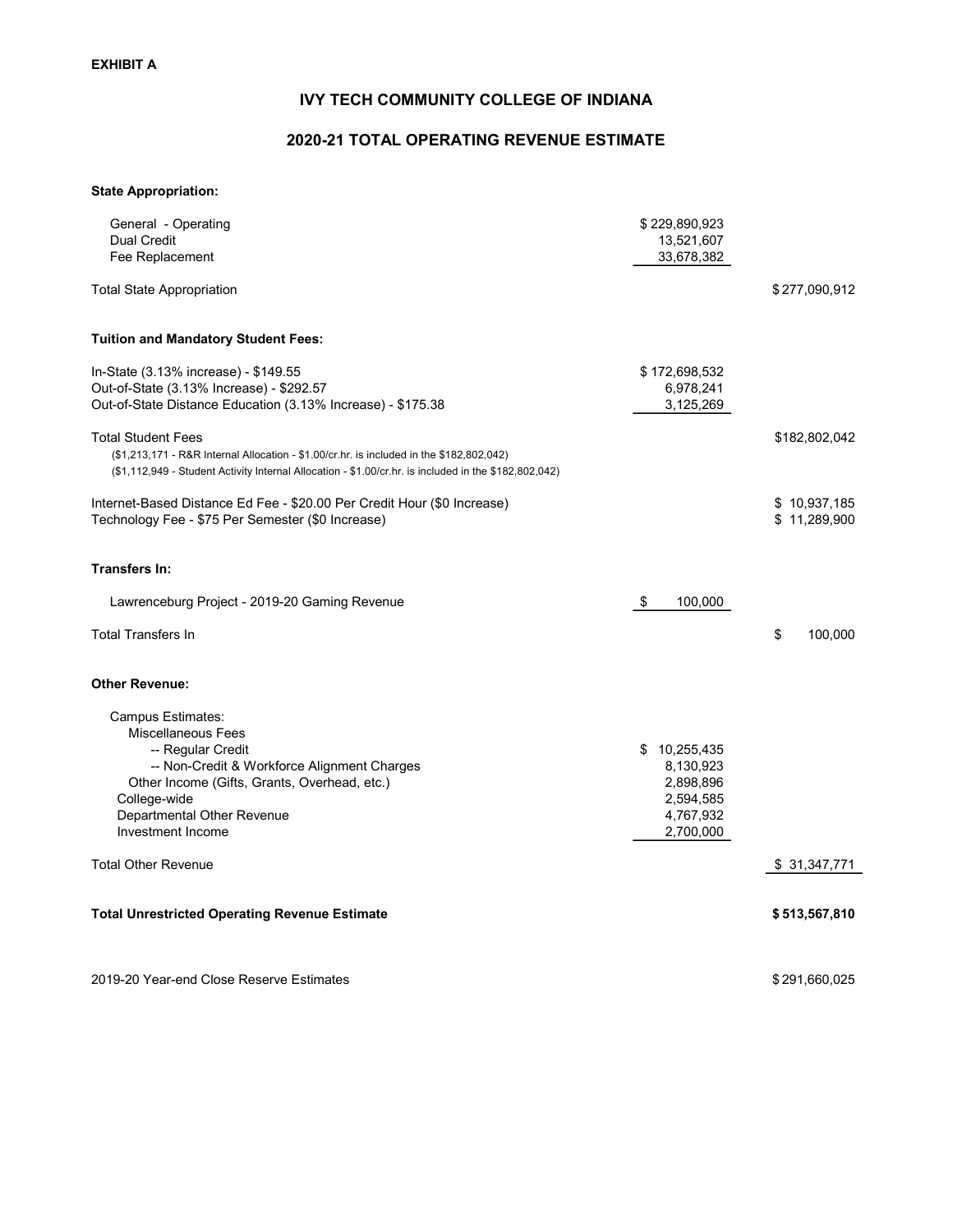#### IVY TECH COMMUNITY COLLEGE OF INDIANA SUMMARY OF ALL RECOMMENDED ALLOCATIONS BY SITE

| <b>Campus/Site</b>                                         |                                    | 2020-21<br>Recommended<br>Budget<br><b>Allocation</b> |                         | 2019-20<br>Year-end<br>Reserve<br><b>Estimate</b> | <u>Total</u>                  |
|------------------------------------------------------------|------------------------------------|-------------------------------------------------------|-------------------------|---------------------------------------------------|-------------------------------|
| Lake County                                                | \$                                 | 19,270,582                                            | \$                      | 2,893,332                                         | \$<br>22,163,914              |
| Valparaiso                                                 | \$                                 | 13,821,078                                            | \$                      | 2,176,668                                         | \$<br>15,997,746              |
| Michigan City                                              |                                    | 2,918,304                                             |                         | 700,459                                           | 3,618,763                     |
| Total Valparaiso                                           | $\overline{\mathbf{s}}$            | 16,739,382                                            | $\overline{\mathbf{s}}$ | 2,877,127                                         | \$<br>19,616,509              |
|                                                            |                                    |                                                       |                         |                                                   |                               |
| South Bend/Elkhart                                         | \$                                 | 20,672,167                                            | \$                      | 1,625,533                                         | \$<br>22,297,700              |
| Fort Wayne                                                 | \$                                 | 32,157,936                                            | \$                      | 6,478,468                                         | \$<br>38,636,404              |
| Warsaw                                                     |                                    | 3,420,162                                             |                         | 310,981                                           | 3,731,143                     |
| <b>Total Fort Wayne</b>                                    | \$                                 | 35,578,098                                            | \$                      | 6,789,449                                         | \$<br>42,367,547              |
| Lafayette                                                  | \$                                 | 24,702,618                                            | \$                      | 10,460,268                                        | \$<br>35,162,886              |
|                                                            |                                    |                                                       |                         |                                                   |                               |
| Kokomo                                                     | \$                                 | 13,636,540                                            | \$                      | 4,457,592                                         | \$<br>18,094,132              |
| Logansport                                                 |                                    | 2,695,775                                             |                         | 1,395,914                                         | 4,091,689                     |
| Total Kokomo                                               | $\overline{\boldsymbol{\epsilon}}$ | 16,332,315                                            | \$                      | 5,853,506                                         | \$<br>22,185,821              |
| Muncie                                                     | \$                                 | 14,541,089                                            | \$                      | 2,347,745                                         | \$<br>16,888,834              |
| New Castle                                                 |                                    | 1,015,630                                             |                         | 377,191                                           | 1,392,821                     |
| <b>Total Muncie</b>                                        | \$                                 | 15,556,719                                            | \$                      | 2,724,936                                         | \$<br>18,281,655              |
|                                                            |                                    |                                                       |                         |                                                   |                               |
| Anderson                                                   | \$                                 | 7,510,437                                             | \$                      | 2,867,632                                         | \$<br>10,378,069              |
| Marion                                                     | \$                                 | 4,533,137                                             | \$                      | 1,992,086                                         | \$<br>6,525,223               |
| Terre Haute                                                | \$                                 | 21,141,582                                            | \$                      | 7,806,000                                         | \$<br>28,947,582              |
| Indianapolis                                               | \$                                 | 64,352,374                                            | \$                      | 17,954,624                                        | \$<br>82,306,998              |
| Franklin                                                   |                                    | 2,448,473                                             |                         | 475,319                                           | 2,923,792                     |
| Greencastle                                                |                                    | 1,684,365                                             |                         | 317,033                                           | 2,001,398                     |
| Noblesville                                                |                                    | 2,112,620                                             |                         | 386,239                                           | 2,498,859                     |
| Avon                                                       |                                    | 679,214                                               |                         | 309,135                                           | 988,349                       |
| Total Indianapolis                                         | \$                                 | 71,277,046                                            | \$                      | 19,442,350                                        | \$<br>90,719,396              |
|                                                            |                                    |                                                       |                         |                                                   |                               |
| Richmond                                                   | \$                                 | 10,721,824                                            | \$                      | 5,965,282                                         | \$<br>16,687,106              |
| Columbus                                                   | \$                                 | 13,710,168                                            | \$                      | 6,586,958                                         | \$<br>20,297,126              |
| Madison                                                    | \$                                 | 6,211,135                                             | \$                      | 4,318,886                                         | \$<br>10,530,021              |
| Lawrenceburg                                               | \$                                 | 7,028,787                                             | \$                      | 2,203,937                                         | \$<br>9,232,724               |
| <b>Batesville</b>                                          |                                    | 1,296,543                                             |                         | 0                                                 | 1,296,543                     |
| Total Lawrenceburg                                         | \$                                 | 8,325,330                                             | \$                      | 2,203,937                                         | \$<br>10,529,267              |
|                                                            |                                    |                                                       |                         |                                                   |                               |
| Evansville                                                 | \$                                 | 21,778,658                                            | \$                      | 6,180,000                                         | \$<br>27,958,658              |
| Sellersburg                                                | \$                                 | 17,181,256                                            | \$                      | 9,329,092                                         | \$<br>26,510,348              |
| Bloomington                                                | \$                                 | 21,659,634                                            | \$                      | 5,559,015                                         | \$<br>27,218,649              |
| <b>Total Campuses/Sites</b>                                | \$                                 | 352,902,088                                           | \$                      | 105,475,389                                       | \$<br>458,377,477             |
| President's Special Projects Fund<br>College-wide Accounts | \$                                 | 1,000,000<br>58,099,142                               |                         |                                                   | \$<br>1,000,000<br>58,099,142 |
|                                                            |                                    |                                                       |                         |                                                   |                               |
| Office of Information Technology                           |                                    | 33,316,805                                            |                         |                                                   | \$<br>33,316,805              |
| Hubs                                                       |                                    | 57,258                                                |                         |                                                   | 57,258                        |
| Transfers Out                                              |                                    | 35,126,210                                            |                         |                                                   | 35,126,210                    |
| State-wide Support                                         |                                    | 33,066,307                                            |                         | 186,184,636                                       | 219,250,943                   |
| <b>Total College</b>                                       | \$                                 | 513,567,810                                           | s.                      | 291,660,025                                       | \$<br>805,227,835             |